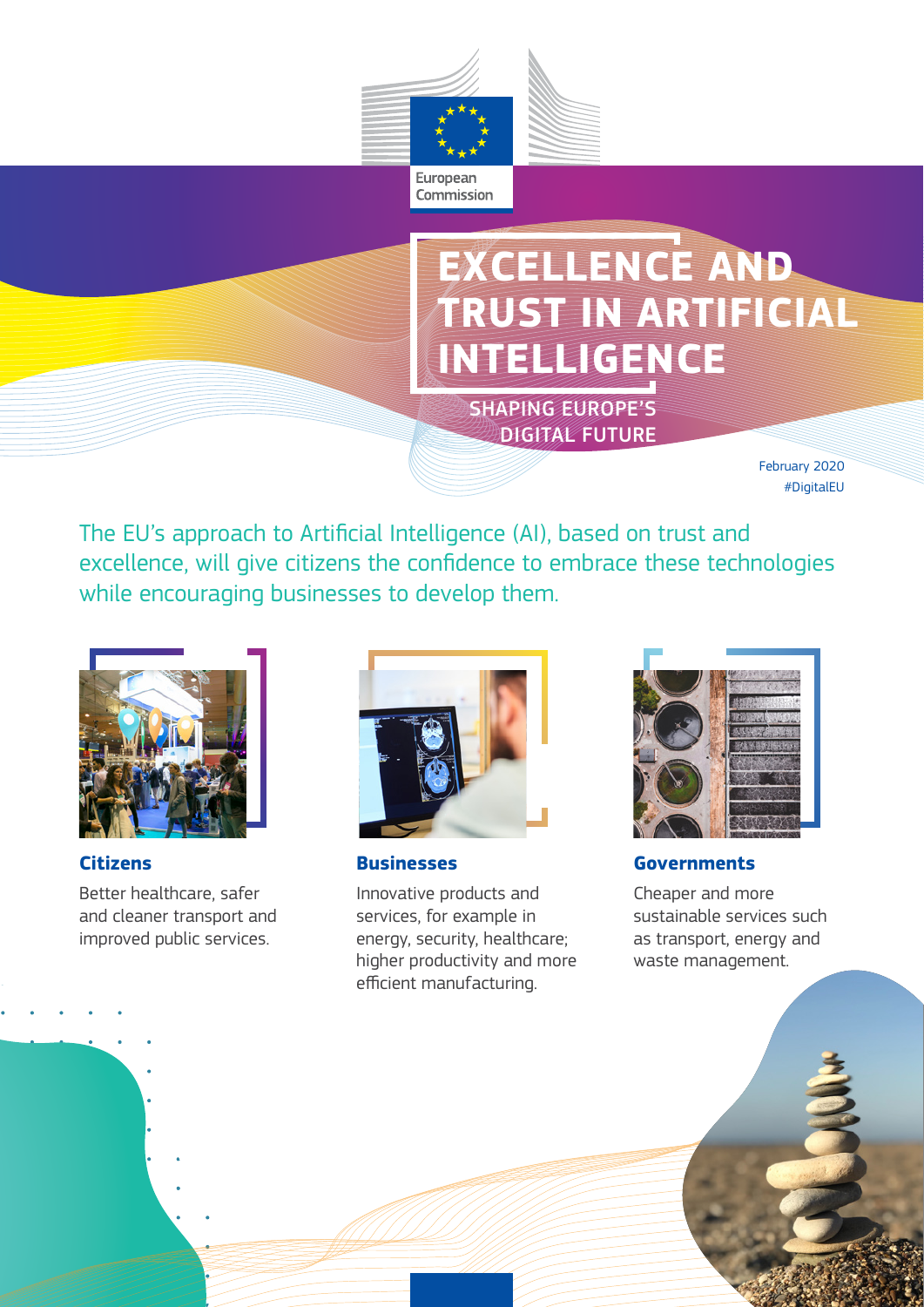### **How to achieve EXCELLENCE:**

 $\blacklozenge$  Set-up a new public-private partnership in AI and robotics;

- Strengthen and connect AI research excellence centres:
	- Have at least one digital innovation hub per Member State specialised in AI;
		- Provide more equity financing for development and use of AI, with the help of the European Investment Fund;
		- Use AI to make public procurement processes more efficient;
		- Support the procurement of AI systems by public bodies.

### **And TRUST:**

- $\blacklozenge$  New legislation on AI should be adapted to the risks. it should be effective but not limit innovation;
- Require high-risk AI systems to be transparent, traceable and under human control;
- Authorities must be able to check AI systems, just as they check cosmetics, cars or toys;
- Ensure unbiased data sets;
- Launch an EU-wide debate on the use of remote biometric identification (e.g. facial recognition).



# What are the consequences of biased datasets?

Datasets where certain groups of the population are under-represented can lead to discrimination. Embedded in artificial intelligence systems, such biases can have significant negative effects that can discriminate against many people. For example:

- Datasets from clinical trials often include much more data from men than from women. If such bias is not corrected, it can lead to wrong conclusions and to negative consequences for the treatment of women;
- Studies have shown biases against job applicants who have a migration background. Such biases must be eliminated so every candidate has a fair chance.